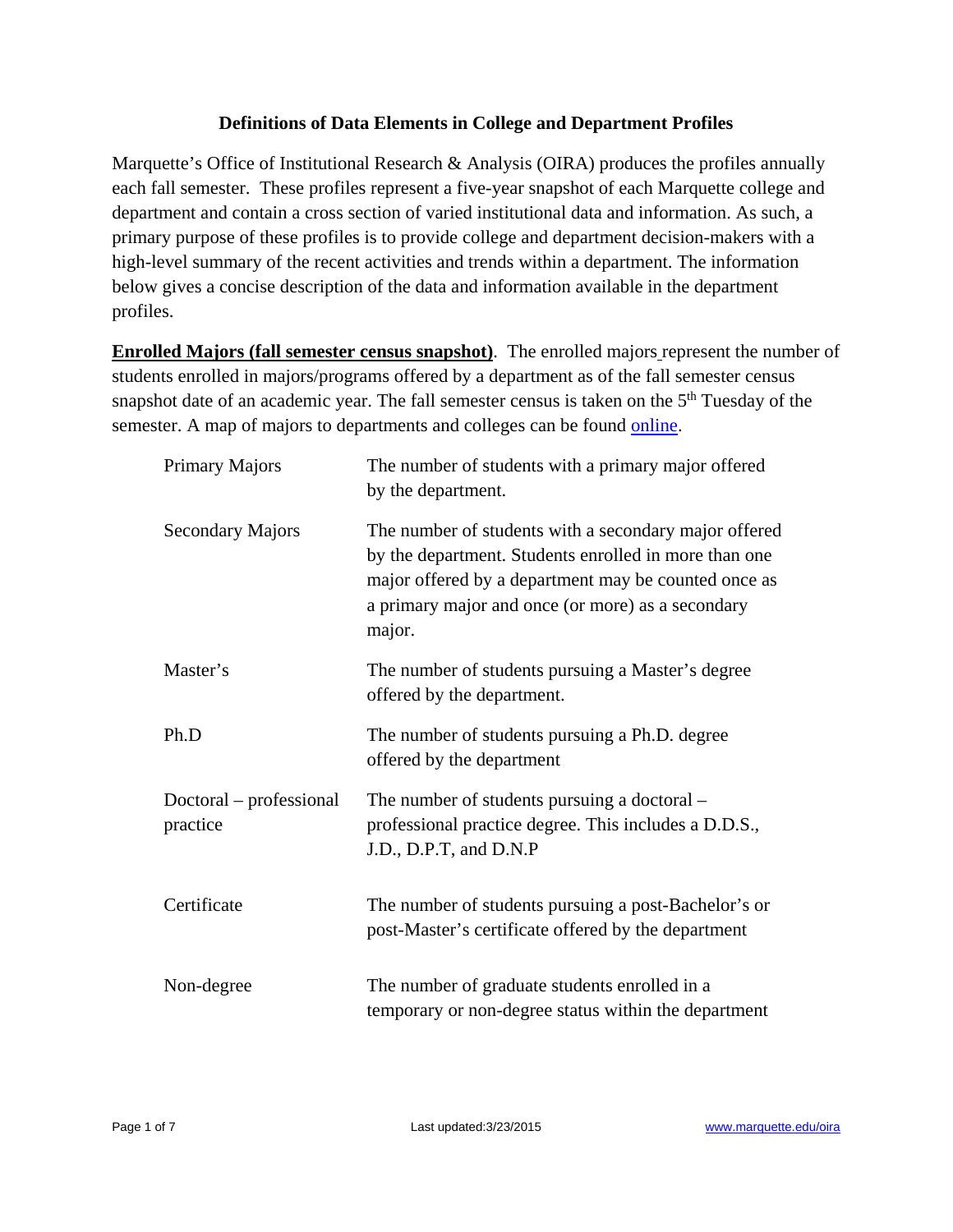**Student Headcount and FTE (fall semester census snapshot)** Student headcount and FTE (full-time equivalency) are measures of the unduplicated number of students enrolled in majors/programs offered by a department as of the fall semester census date (the fifth Tuesday of the term). FTE is the sum of all full-time plus one third part-time students enrolled. A map of majors to departments and colleges can be found online.

|             | Full-time Undergraduate<br>(unduplicated) | The number of full-time undergraduate students<br>enrolled in a major offered by the department. Full-time<br>undergraduate students are enrolled in at least 12 credit<br>hours. Students who are enrolled in more than one<br>major offered by the department are only counted once.   |                        |
|-------------|-------------------------------------------|------------------------------------------------------------------------------------------------------------------------------------------------------------------------------------------------------------------------------------------------------------------------------------------|------------------------|
|             | Part-time Undergraduate<br>(unduplicated) | The number of part-time undergraduate students<br>enrolled in a major offered by the department. Part-time<br>undergraduate students are enrolled in fewer than 12<br>credit hours. Students who are enrolled in more than one<br>major offered by the department are only counted once. |                        |
|             | <b>Total Undergraduate</b><br>Headcount   | The total number of undergraduate student enrolled in a<br>major offered by the department.                                                                                                                                                                                              |                        |
|             | <b>Total Undergraduate FTE</b>            | The number of full-time undergraduate students plus<br>one-third the number of part-time undergraduate<br>students enrolled in a major offered by the department.                                                                                                                        |                        |
|             | <b>Full-time Graduate</b>                 | The number of full-time graduate/professional students<br>enrolled in a program offered by the department. Full-<br>time graduate students are enrolled in at least 9 credit<br>hours. Full-time professional students are enrolled in at<br>least 12 credit hours.                      |                        |
|             | Part-time Graduate                        | The number of full-time graduate/professional students<br>enrolled in a program offered by the department. Full-<br>time graduate students are enrolled in fewer than 9<br>credit hours. Full-time professional students are enrolled<br>in fewer than 12 credit hours.                  |                        |
|             | <b>Total Graduate Headcount</b>           | The total number of graduate/professional students<br>enrolled in a program offered by the department                                                                                                                                                                                    |                        |
|             | <b>Total Graduate FTE</b>                 | The number of full-time graduate/professional students<br>plus one-third the number of part-time<br>graduate/professional students enrolled in a major<br>offered by the department.                                                                                                     |                        |
|             | <b>Grand Total Headcount</b>              | The total number of students enrolled in a<br>major/program offered by the department.                                                                                                                                                                                                   |                        |
|             | <b>Grand Total FTE</b>                    | The number of full-time students plus one-third the<br>number of part-time students enrolled in a major offered<br>by the department.                                                                                                                                                    |                        |
| Page 2 of 7 |                                           | Last updated: 3/23/2015                                                                                                                                                                                                                                                                  | www.marquette.edu/oira |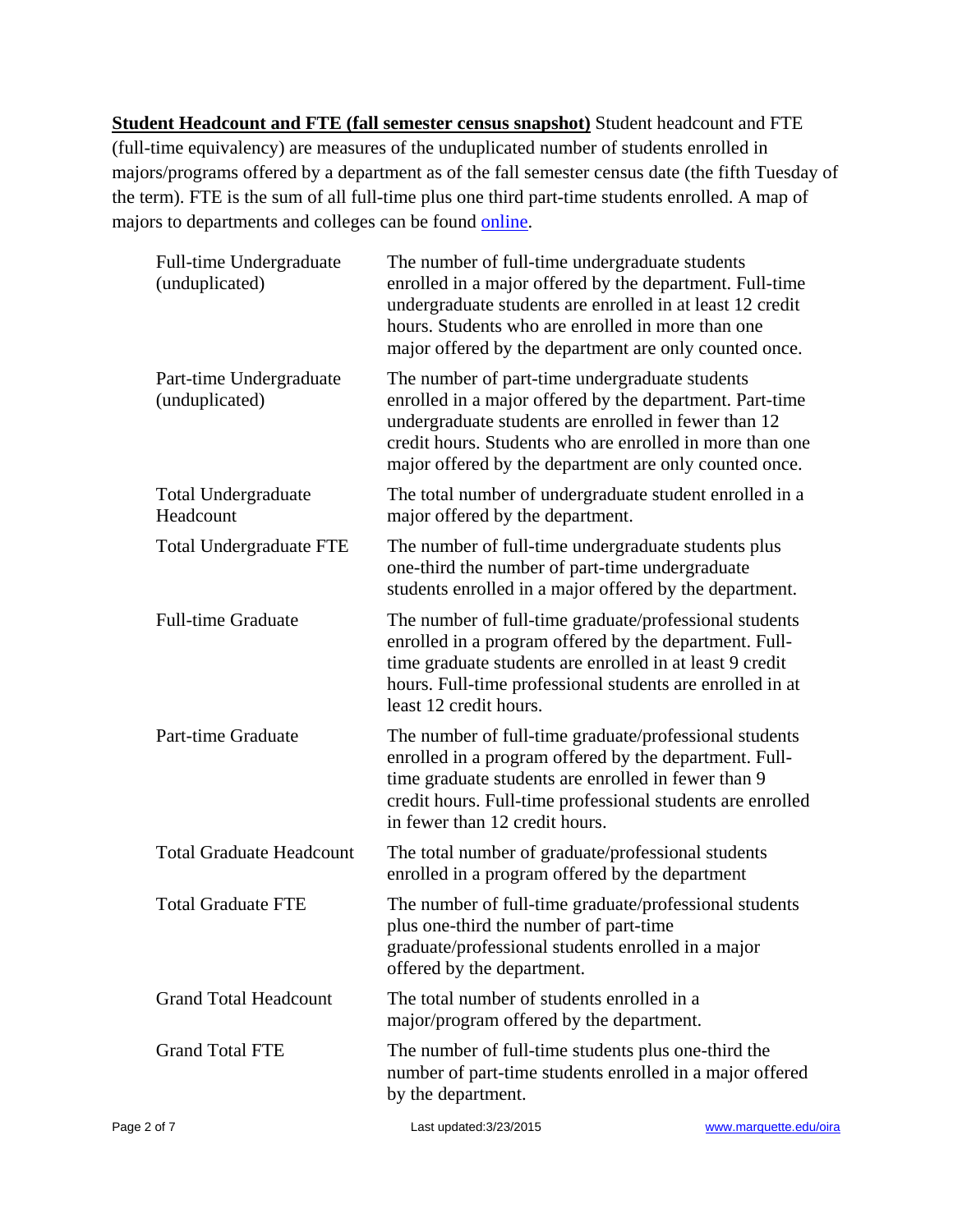**Student Credit Hours (SCH) (fall and spring semesters)**. Student credit hours (SCH) are calculated by summing the number of course credit hours taken by students enrolled in classes offered by a department in the fall and the spring semesters. The student enrollment data are captured on the census snapshot dates of the fall and the spring semesters (the fifth Tuesday of the fall term and the fourth Tuesday of the spring term).

| Lower division (undergraduate) | The number of SCH in courses offered by the<br>department with catalog numbers of $1000 - 2999$ |
|--------------------------------|-------------------------------------------------------------------------------------------------|
| Upper division (undergraduate) | The number of SCH in courses offered by the<br>department with catalog numbers of $3000 - 4999$ |
| <b>Total Undergraduate</b>     | The number of SCH in courses offered by the<br>department with catalog numbers of $1000 - 4999$ |
| Graduate / Professional        | The number of SCH in courses offered by the<br>department with catalog numbers of $5000 - 8999$ |
| <b>Grand Total</b>             | The total number of SCH in courses offered by the<br>department                                 |

**Percent Student Credit Hours (SCH) Taught to Non-Majors** (fall and spring semesters) Student credit hours are calculated by summing the number of course credit hours taken by students enrolled in classes offered by a department in the fall and the spring semesters. The percentage of SCH taught to non-majors is the portion of credit hours offered by the department in which the enrolled students are pursuing majors which are not offered by the department.

| % Lower division SCH      | The percentage of lower division SCH (courses with<br>catalog numbers of 1000-2999) taken by students<br>not majoring in a program offered by the<br>department.        |
|---------------------------|-------------------------------------------------------------------------------------------------------------------------------------------------------------------------|
| % Upper division SCH      | The percentage of upper division SCH (courses with<br>catalog numbers of 3000-4999) taken by students<br>not majoring in a program offered by the<br>department.        |
| % Total Undergraduate SCH | The percentage of undergraduate SCH (courses with<br>catalog numbers of 1000-4999) taken by students<br>not majoring in a program offered by the<br>department.         |
| % Graduate/Prof SCH       | The percentage of graduate/professional SCH<br>(courses with catalog numbers of 5000-8999) taken<br>by students not majoring in a program offered by the<br>department. |
| % Total SCH               | The percentage of all SCH taken by students not<br>majoring in a program offered by the department.                                                                     |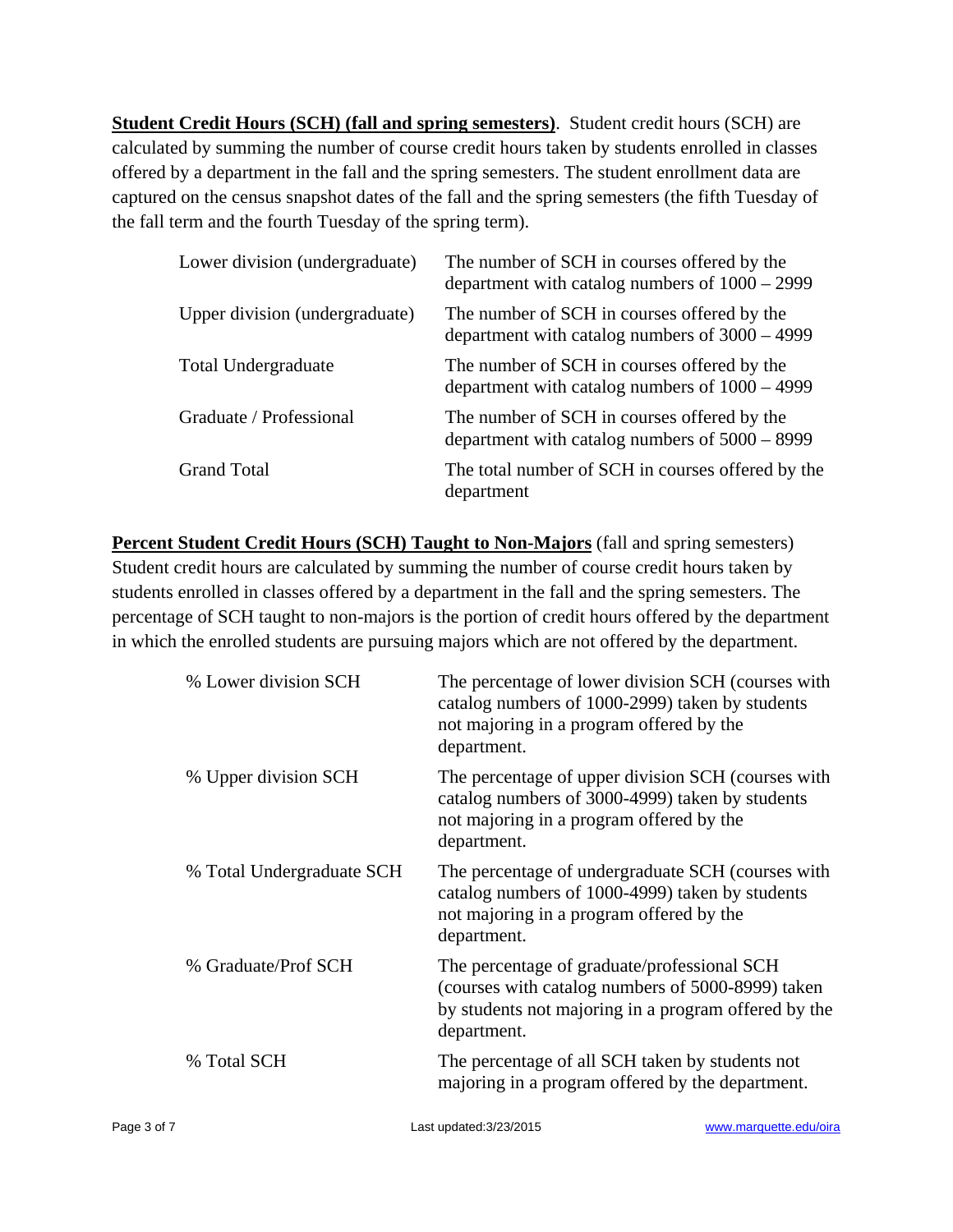**Undergraduate Class Size (fall and spring semesters)**. Undergraduate class size is a categorization of class sections offered by a department based on the total number of students enrolled in the class section as of the census snapshot dates of the fall and the spring semesters (fifth Tuesday of the fall term and fourth Tuesday of the spring term). Undergraduate class sections are any section with at least one degree-seeking, undergraduate student enrolled for credit and excludes distance learning classes, internships, practica, labs, discussion sections, and individual instruction such as dissertations, thesis hours, independent studies, and one-on-one readings. Each class section is counted only once and is not duplicated because of course catalog cross-listings. Note that this measure is used by US News and World Reports rankings.

| 2 - 9 students       | The percentage of undergraduate class sections offered by the<br>department with 2-9 students enrolled.     |
|----------------------|-------------------------------------------------------------------------------------------------------------|
| 10 - 19 students     | The percentage of undergraduate class sections offered by the<br>department with 10-19 students enrolled.   |
| $20 - 29$ students   | The percentage of undergraduate class sections offered by the<br>department with 20-29 students enrolled.   |
| 30 - 39 students     | The percentage of undergraduate class sections offered by the<br>department with 30-39 students enrolled.   |
| $40 - 49$ students   | The percentage of undergraduate class sections offered by the<br>department with 40-49 students enrolled.   |
| $50 - 99$ students   | The percentage of undergraduate class sections offered by the<br>department with 50-99 students enrolled.   |
| 100-199 students     | The percentage of undergraduate class sections offered by the<br>department with 100-199 students enrolled. |
| $200+$ students      | The percentage of undergraduate class sections offered by the<br>department with 200+ students enrolled.    |
| <b>Total Classes</b> | The total number of undergraduate class sections offered by the<br>department.                              |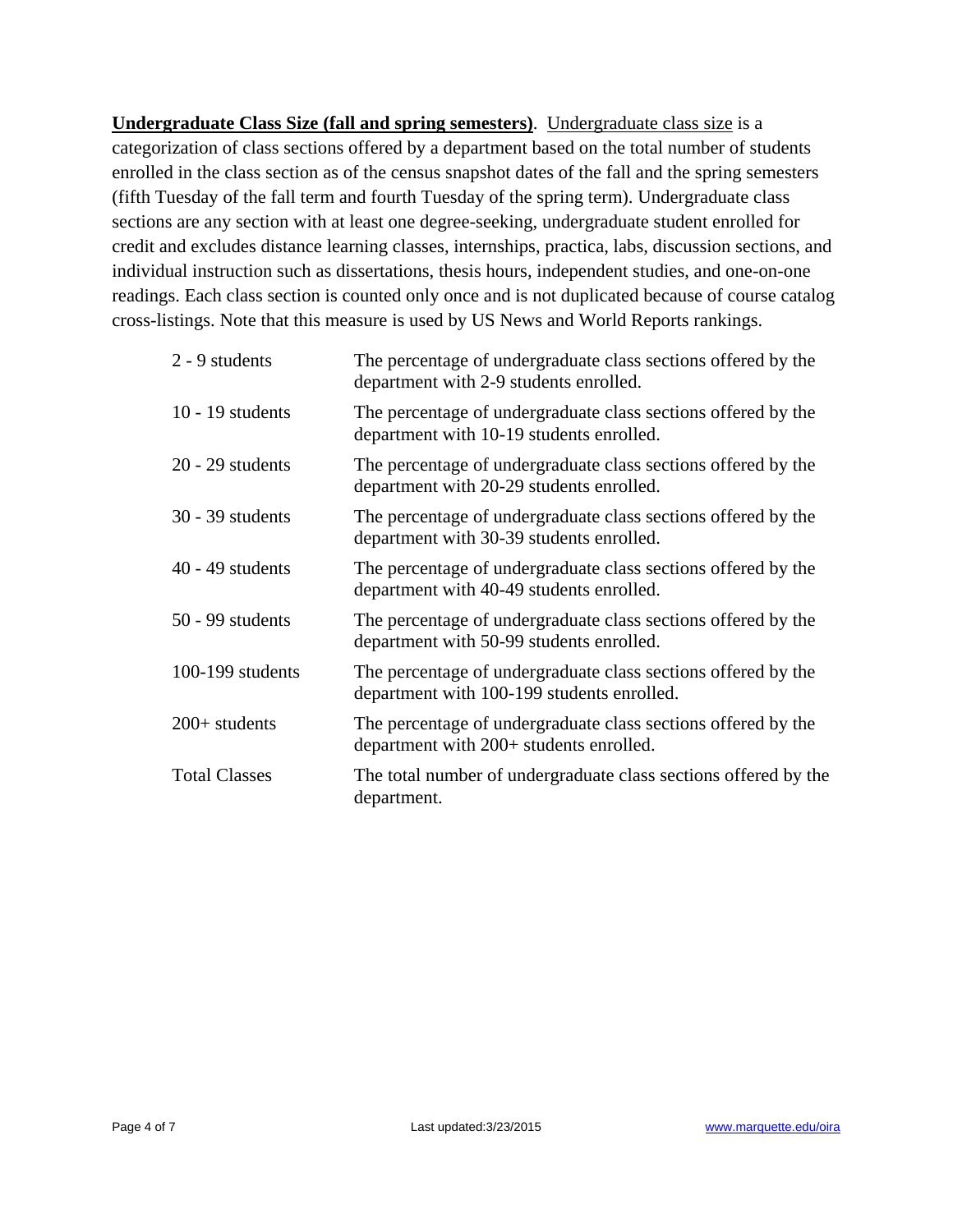**Degrees Awarded (academic year: July 1 through June 30)**. The total number of degrees awarded to students who graduate with a major offered by a department. Note that the last year of degrees in the profile may not be populated as the most recent year may not yet have completed.

| Bachelor's                                   | Total number of students earning a degree with a major offered<br>by the department. Students graduating with more than one<br>major offered by a department are counted more than once<br>(duplicated headcount). |
|----------------------------------------------|--------------------------------------------------------------------------------------------------------------------------------------------------------------------------------------------------------------------|
| Master's                                     | Total number of students earning a Master's degree offered by<br>the department.                                                                                                                                   |
| Ph.D.                                        | Total number of students earning a Ph.D. degree offered by the<br>department                                                                                                                                       |
| $Doctoral -$<br><b>Professional Practice</b> | Total number of students earning a professional practice degree<br>offered by the department (includes D.D.S., J.D., D.P.T., and<br>D.N.P                                                                          |
| <b>Total Degrees</b>                         | Total number of degrees earned by students in majors/programs<br>offered by the department.                                                                                                                        |
| Certificates                                 | Total number of students earning post-Bachelor's and post-<br>Master's certificates offered by the department.                                                                                                     |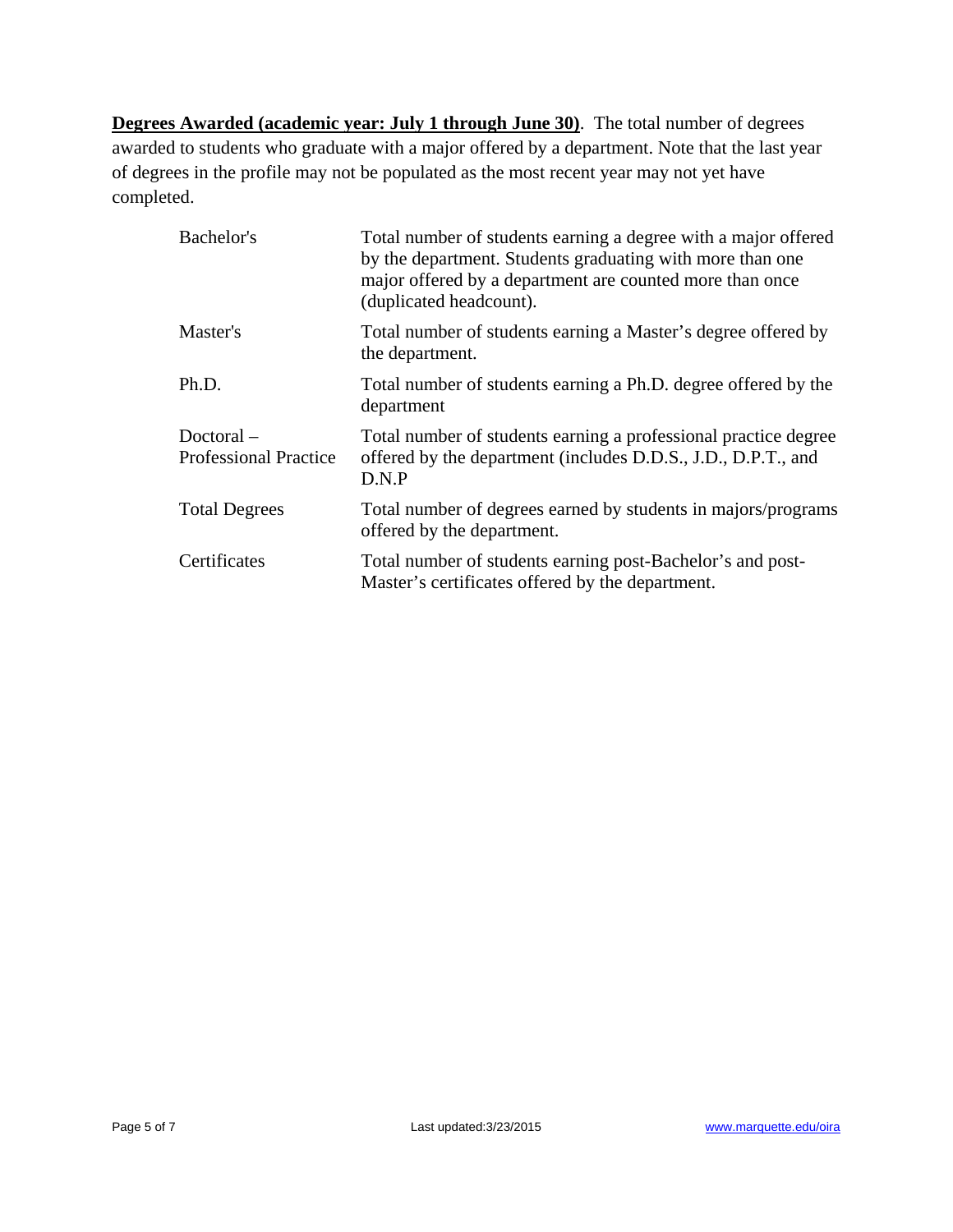**Faculty Headcount (November 1st snapshot)**. The faculty headcount are the number of faculty appointed to the department as of November 1<sup>st</sup> of an academic year. The information is extracted from the Human Resources database.

| <b>Assistant Professors</b>                        | The number of tenure-track faculty with the academic rank<br>of assistant professor.                                                                                                                                                |
|----------------------------------------------------|-------------------------------------------------------------------------------------------------------------------------------------------------------------------------------------------------------------------------------------|
| <b>Associate Professors</b>                        | The number of tenured faculty with the rank of associate<br>professor.                                                                                                                                                              |
| <b>Full Professors</b>                             | The number of tenured faculty with the rank of full<br>professor.                                                                                                                                                                   |
| <b>Total Tenure/Tenure</b><br><b>Track Faculty</b> | The number of regular faculty who are tenured/on a tenure<br>track who are appointed to the department.                                                                                                                             |
| <b>Full-Time Participating</b><br>Instructional    | Full-time faculty who are not on a tenure track whose<br>primary job responsibility is instruction.                                                                                                                                 |
| Part-Time Participating<br>Instructional           | Part-time faculty who are not on a tenure track whose<br>primary job responsibility is instruction.                                                                                                                                 |
| <b>Total Participating</b><br>Instructional        | The total number of faculty who are not on a tenure track<br>whose primary job responsibility is instruction.                                                                                                                       |
| <b>Total Instructional</b><br>Faculty              | The total number of tenured/tenure-track and participating<br>(non-tenure-track) faculty whose primary job responsibility<br>is instruction.                                                                                        |
| Non-Instructional<br>Faculty                       | The total number of faculty, typically full-time, whose<br>primary job responsibility is research or public service.<br>Typical job titles are research professor, research associate,<br>post-doctoral fellow, or lab coordinator. |

**Staff Headcount (November 1<sup>st</sup> snapshot)** The staff headcount are the number of staff appointed to the department as of November 1<sup>st</sup> of an academic year. The information is extracted from the Human Resources database.

| <b>Full-time Exempt</b>  | Staff hired as full-time employees who are salaried.    |
|--------------------------|---------------------------------------------------------|
| Part-time Exempt         | Staff hired as part-time employees who are salaried.    |
| <b>Total Exempt</b>      | Total number of staff who are salaried.                 |
| Full-time Non-<br>Exempt | Staff hired as full-time employees who are paid hourly. |
| Part-time Non-<br>Exempt | Staff hired as part-time employees who are paid hourly. |
| <b>Total Non-Exempt</b>  | Total number of staff who are paid hourly.              |
| <b>Total Staff</b>       | Total number of staff.                                  |